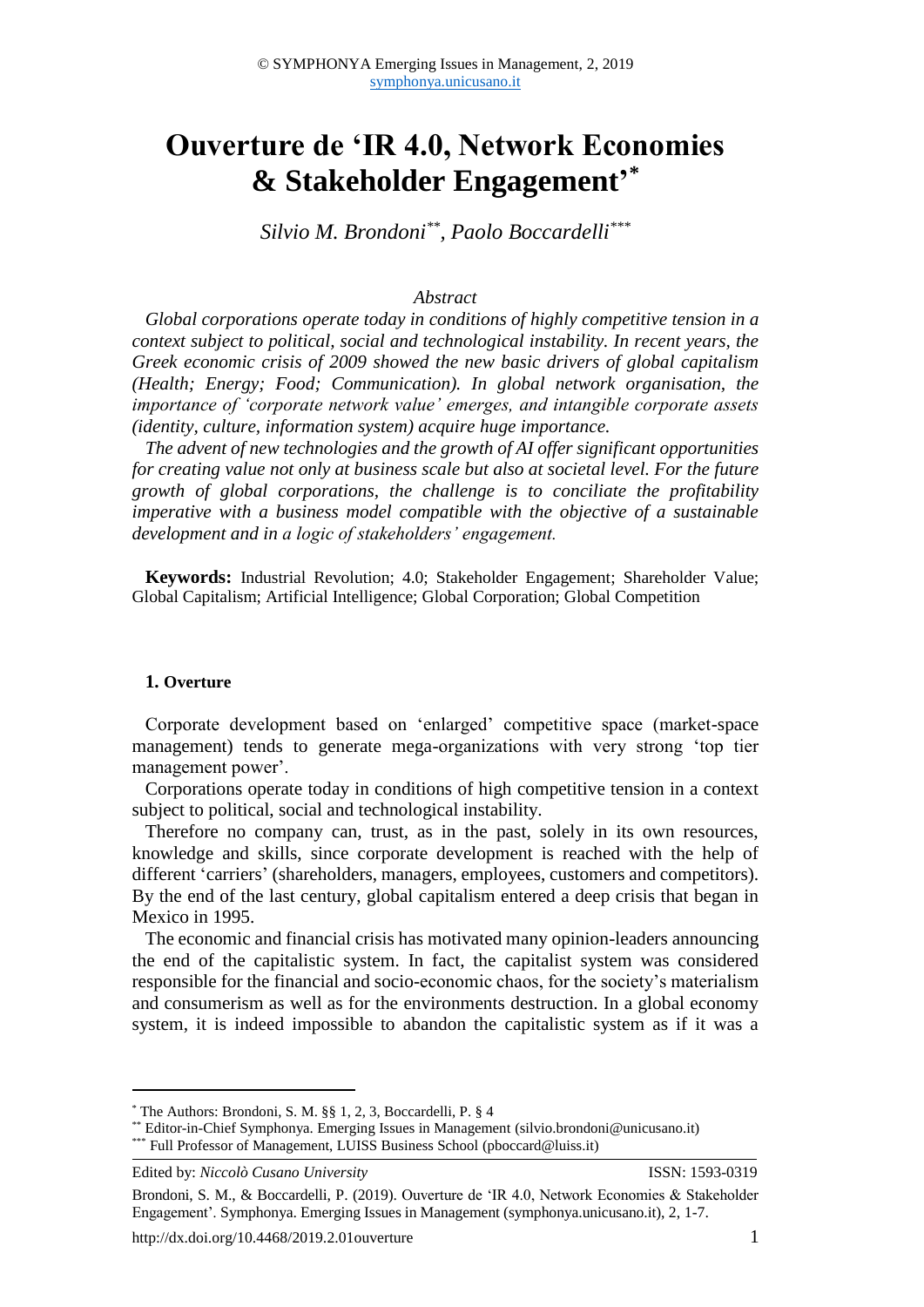political party or simply a sport club. Indeed, the market economy is believed essential for a natural capitalism development (Lambin, 2009).

In fact, such considerations regarding the capitalistic system abandonment are highly nebulous. The abandonment of the capitalism would entail in fact the suppression of the ownership of means of production and the collectivization of profits. The Governments, however, really count a lot on the innovation and on the enterprises to revitalize the economy. Nowadays, all the markets are global, even those that seem mostly rooted in their national traditions.

In other words, it is an 'auto-destructive' way of thinking, surely doomed to failure in a global economy context, especially in Europe – expressly contrary to a similar solution (Lambin, 2009).

### **2. The New Basic Drivers of Global Capitalism**

In recent years, the Greek economic crisis of 2009 showed the new basic drivers of global capitalism (Figure 1).

The new drivers of capitalism are made up of business areas of defensible innovations that concentrate the long-term investments of worldwide corporations. In synthesis, the current basic drivers of global capitalism define an interconnected system of corporate business with very high expectations on profits and that specifically regard:

- ‒ Health;
- ‒ Energy (renewable and conventional);
- ‒ Food;
- ‒ Communication (digital and analog) (Brondoni, 2014).

**Figure 1:** *Global Capitalism. Basic Drivers.*



The term 'market economy' is often used as a synonym for capitalism, but this is wrong. Capitalism should be thought of as an amalgam of three distinct kinds of markets: markets for commodities, for labour and for capital.

The contemporary global capitalism is also facing other challenges, particularly the need of promoting the sustainable growth, dramatically stressed by the economic and financial crisis. In the meanwhile, for the future growth of global corporations the challenge is to conciliate the profitability imperative with a business model compatible with the objective of a sustainable development (Brondoni, 2014; Lambin, 2009).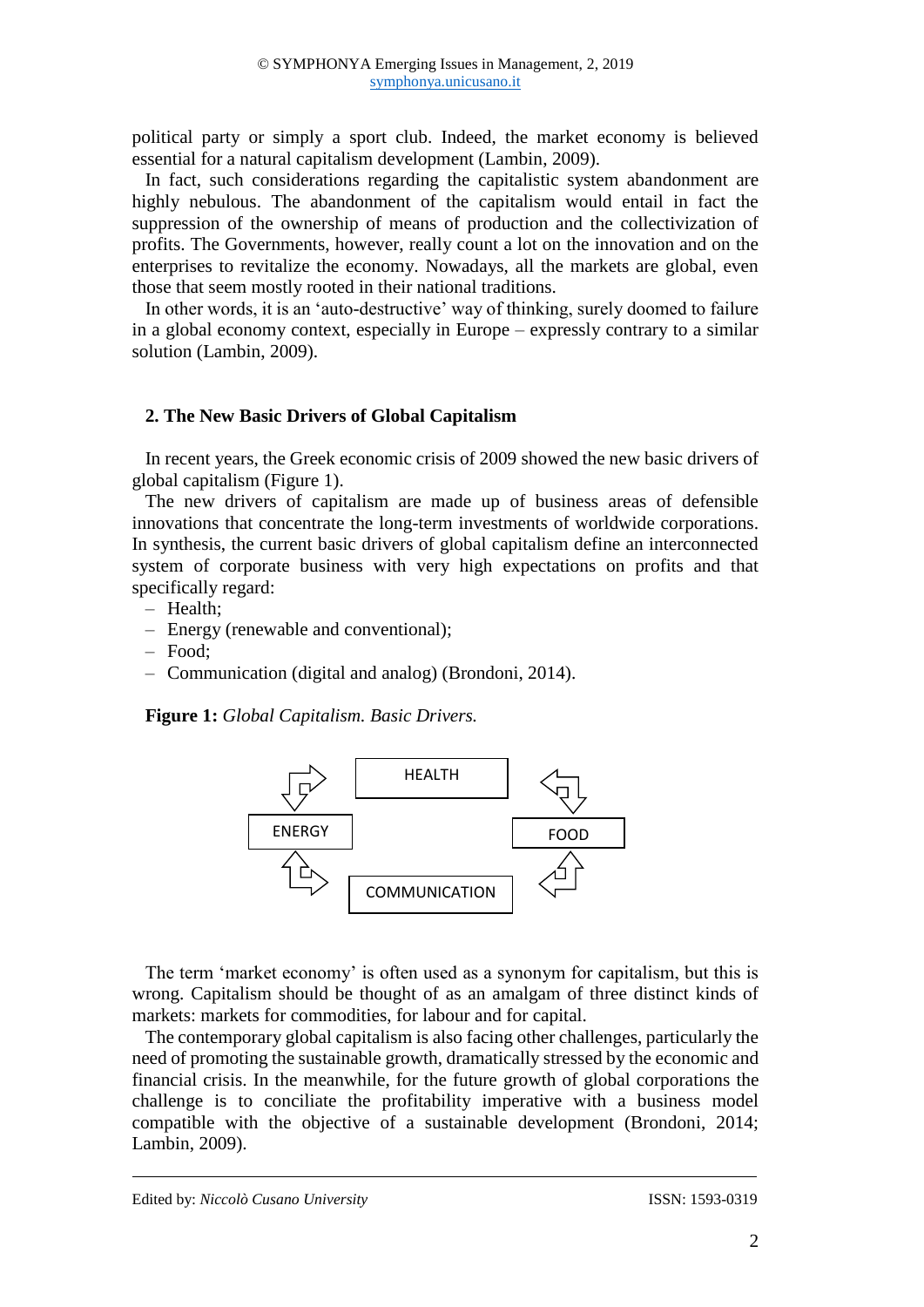In global network organisation, the importance of 'corporate network value' emerges, and intangible corporate assets (corporate identity, corporate culture, corporate information system) acquire huge importance. A policy of controlling the competition becomes a priority, with the focus on 'costs oriented to competition control' (Brondoni, 2006).

The global firm is nowadays confronted by the threats and opportunities of multiple potential locations of the value chain activities across the globe (Brondoni, 2014).

The value proposition of the firm to its market is not merely the result of 'value extraction' across the world, by exploiting local resources and capabilities, but for a growing number of firms is a system of values proposition, based on socially responsive behaviour.

## **3. Global Corporations, Shareholder Value and Key Stakeholders' Interests**

In global network organisation, the importance of 'corporate network value' emerges, and intangible corporate assets (corporate identity, corporate culture, corporate information system) acquire huge importance. A policy of controlling the competition becomes a priority, with the focus on 'costs oriented to competition control' (Brondoni, 2006).

The globalisation of markets modifies the board's attitude towards shareholders, promoting the maximisation of economic performance in the long rather than short term (Salvioni & Gennari, 2017).

Shareholders have always had a significant role in conferring the mandate of corporate governance. This has contributed, on the one hand, to affirming the shareholder view, which dominated the orientation of corporate governance for a long time, emphasising economic performance and financial reporting and, on the other hand, to producing divergences in governance relating to the ownership structure and stock market characteristics.

Nowadays, creating shareholder value is not the same as maximising short-term profits. Companies that confuse the two often put both shareholder value and stakeholder interests at risk (Goedhart et al., 2015). The creation of shareholder value is not in contrast with the satisfaction of other key stakeholders' interests; the real problem is the excessive short-termism that characterises short-sighted boards, often related to the relationship between the firm's owners and those developing its management processes (Salvioni & Gennari, 2017).

## **4. Artificial Intelligence (AI), Digital Challenges and Investments in Human Capital**

The advent of new technologies offers significant opportunities for creating value not only at business scale but also at societal level. Nowadays, the information explosion with one trillion of gigabytes of data provided by 2025, in addition to the value of digital transformation which is expected to generate around 1,74 million of job places by 2022 (WEF, 2018) and the evolution of skills like analytical thinking, innovation, and technology design represent crucial transformative phenomena. Moreover, it is expected that the Artificial Intelligence (AI) can provide over \$ 15.5 trillion by 2030 in terms of global PIL.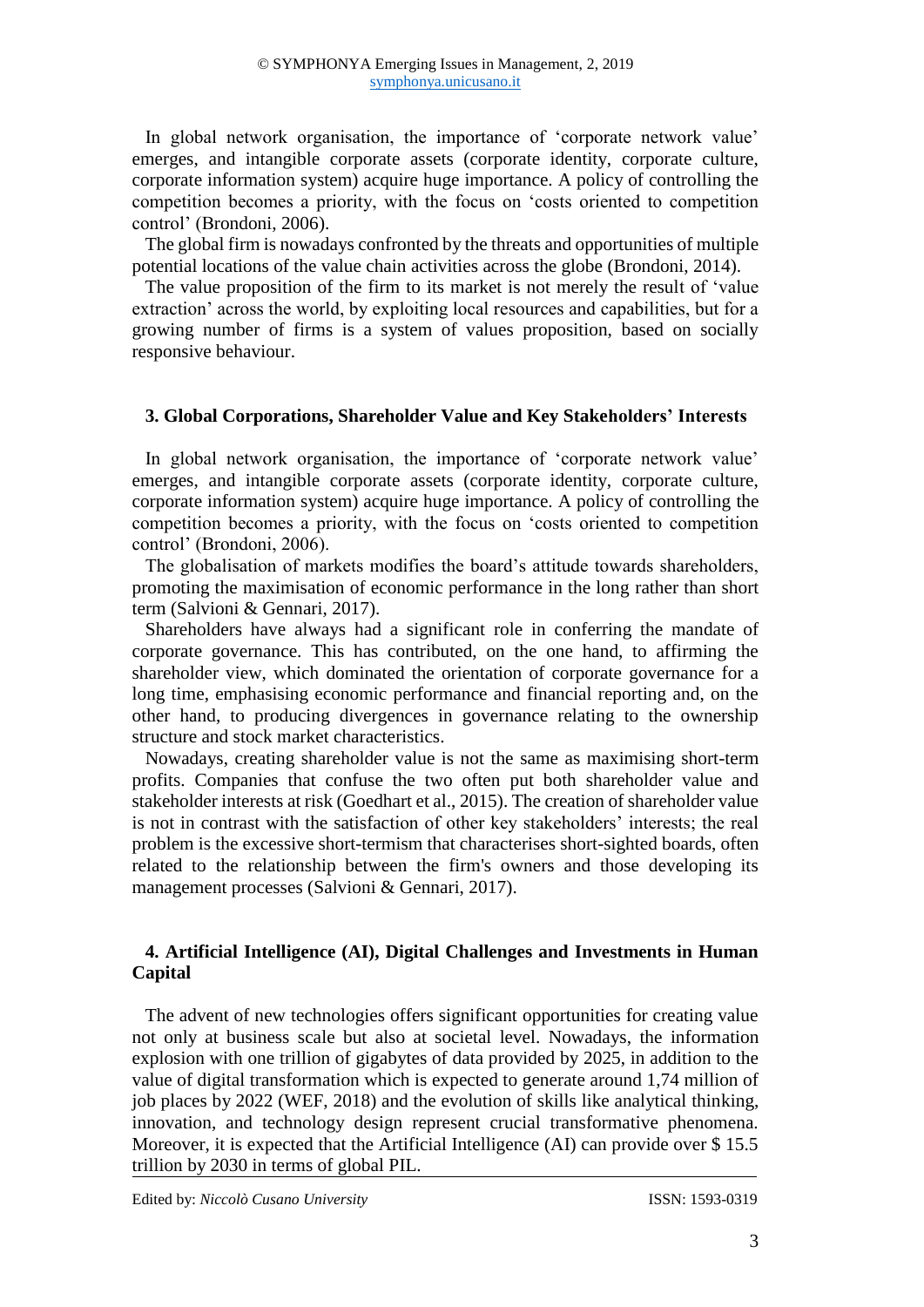While some research (Frey & Osborne, 2017) estimates that the automation can substitute almost 50% of the US jobs within the next decades (especially, sales, support, and administrative roles), there is evidence that the systems enabled by AI technologies can produce a value from \$ 1.4 billion in 2016 to \$ 59.8 billion in 2025, in terms of annual revenues. Furthermore, studies suggest that, by 2030, AI could contribute up to  $\epsilon$  13.33 trillion to the global economy -more than the current combined production of China and India.

In this context, characterized by the need to identify institutions and new leadership models able to manage these digital challenges, the investments in human capital become strongly recommended.

Moreover, the evolution and dynamism of the job market require executives who retrain or substitute more than a quarter of the workforce by 2023 (McKinsey, 2018)

For the future, we expect to increase the level of investments in new technologies and AI with the aim to capture the opportunities deriving from the economic growth. At the same time, it is fundamental to adopt an ethical approach to innovation in order to ensure that privacy and individual rights are well respected.

#### **Bibliography**

- Adamson, G., & Gordon D. (2003). *Industrial Strength Design: How Brooks Stevens Shaped Your World*. Cambridge: MIT Press.
- [Agyemang, G.,](https://pure.royalholloway.ac.uk/portal/en/persons/gloria-agyemang(b2e0c74b-49e6-44e4-b243-d30e022f3900).html) & [Broadbent, J.,](https://pure.royalholloway.ac.uk/portal/en/persons/jane-broadbent(379d4f99-3db5-4a5e-8039-c8aea7dbd11d).html) (2015). [Management Control Systems and Research Management in](https://pure.royalholloway.ac.uk/portal/en/publications/management-control-systems-and-research-management-in-universities(db22af1d-c83c-420d-8862-ac4e2e64db9b).html)  [Universities.](https://pure.royalholloway.ac.uk/portal/en/publications/management-control-systems-and-research-management-in-universities(db22af1d-c83c-420d-8862-ac4e2e64db9b).html) *Accounting, Auditing and Accountability Journal*, 28, (7), 1018-1046. <http://dx.doi.org/10.1108/AAAJ-11-2013-1531>
- [Ali,](https://www.sciencedirect.com/science/article/pii/S0377221716309717#!) M., Babai, M. Z., Boylan, J. E., & Syntetos A. A. (2017). Supply Chain Forecasting when Information Is Not Shared. *[European Journal of Operational Research](https://www.sciencedirect.com/science/journal/03772217)*, [260 \(3](https://www.sciencedirect.com/science/journal/03772217/260/3)), August, 984-994. <https://doi.org/10.1016/j.ejor.2016.11.046>

Baur, C., & Wee, D. (2015). *Manufacturing's Next Act*. McKinsey & Company, June.

Beech, N., MacIntosh, R., Krust, P., Kannan, S., & Dadich, A. (2017). *A Lawyer's Story: Responding to Change Through Innovation*, in *Managing Change: Enquiry and Action*, pp. 363-366, Cambridge University Press, Cambridge.

http://dx.doi.org/10.1017/9781316995624.032

- Björk J., Boccardelli P., Magnusson M., (2010). Ideation Capabilities for Continuous Innovation. *Creativity and Innovation Management*, 19(4), 385-396. [http://dx.doi.org//10.1111/j.1467-8691.2010.00581.x](https://psycnet.apa.org/doi/10.1111/j.1467-8691.2010.00581.x)
- Boccardelli P., Börjesson S., Magnusson M., (2009). Managing the Efficiency-Flexibility Tension in
- Innovation: Strategic and Organizational Aspects. *Creativity and Innovation Management*, 18(1), 2-7.

http://dx.doi.org//10.1111/j.1467-8691.2009.00506.x

- Bosetti, L. (2015). Social Networks and Stakeholder Engagement. Evidence from Global Compact Lead Participants. *Journal of Strategic and International Studies*, 10(6), 44-56.
- Broad, M. J., Senik, R., & Goddard, A. R. (2008). [Perceived Factors Influencing Information](https://eprints.soton.ac.uk/cgi/eprintbypureuuid?uuid=97638430-3ee5-45b5-a05f-949abf80a9c5)  [Technology \(IT\) Skills Development in Undergraduate Accounting Programme.](https://eprints.soton.ac.uk/cgi/eprintbypureuuid?uuid=97638430-3ee5-45b5-a05f-949abf80a9c5) *International Journal of Economics & Management*, 2(2), 307-322. <http://eprints.soton.ac.uk/id/eprint/167293>

Brondoni, S.M. (2019). Shareowners, Stakeholders & the Global Oversize Economy. The Coca-Cola Company Case. *Symphonya. Emerging Issues in Management (symphonya.unicusano.it)*, (1), 16-  $27.$ 

http://dx.doi.org/10.4468/2019.1.02brondoni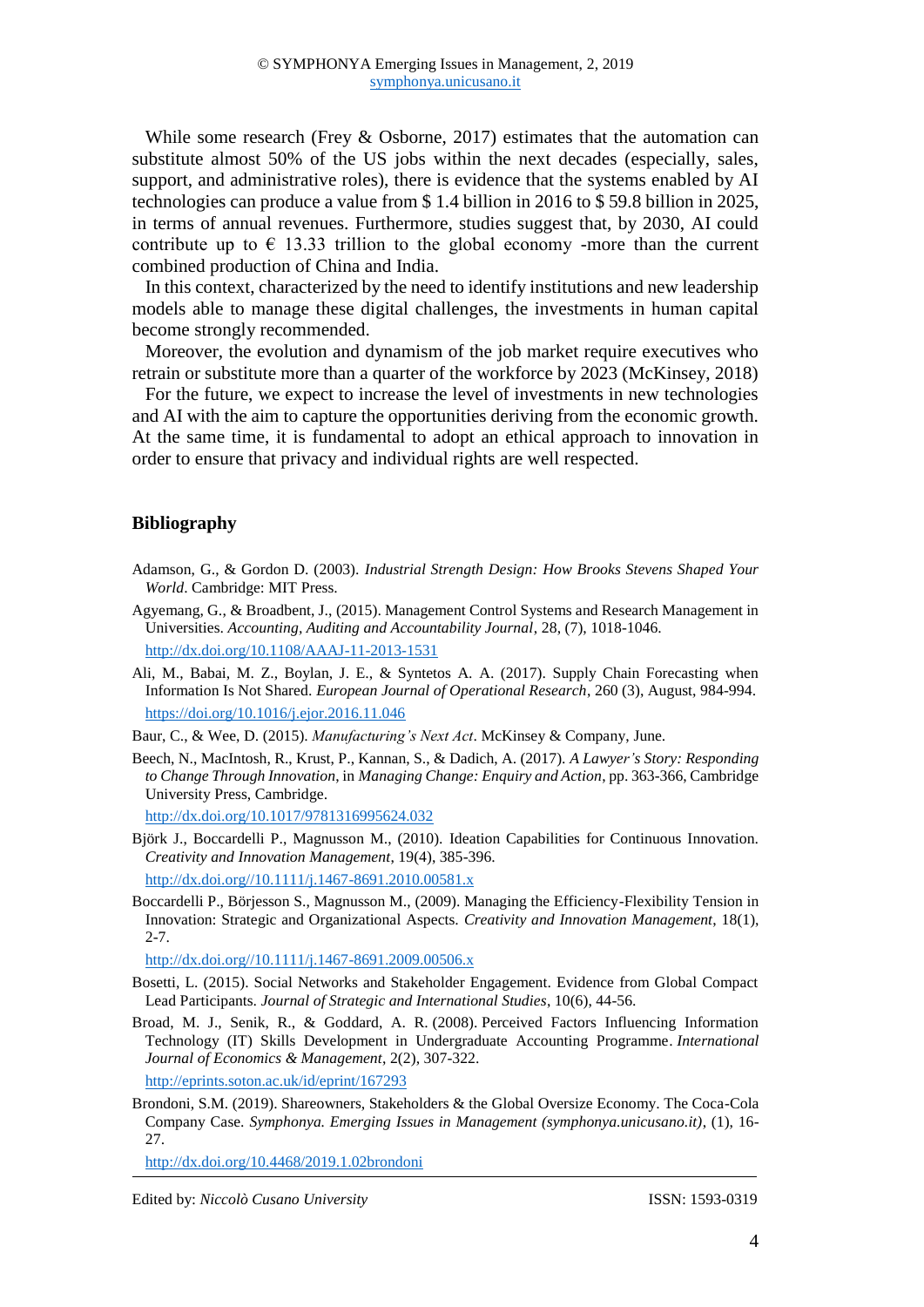- Brondoni, S. M. (2018). *Competitive Business Management and Global Competition. An Introduction*, in Brondoni, S. M. (ed.), *Competitive Business Management. A Global Perspective*. New York & Turin: Routledge & Giappichelli.
- Brondoni, S. M. (2018). Planned Obsolescence, Total Quality, Zero Defects and Global Competition, *Symphonya. Emerging Issues in Management (symphonya.unimib.it)*, (2), 8-20.

<http://dx.doi.org/10.4468/2018.2.02brondoni>

- Brondoni, S. M., & Bosetti, L. (2018). Ouverture de 'Integrated CSR Management'. *Symphonya. Emerging Issues in Management (symphonya.unimib.it)*, (1), 1-17. <http://dx.doi.org/10.4468/2018.1.01ouverture>
- Brondoni, S. M, & Zaninotto, E. (2018). Ouverture de 'The 4<sup>th</sup> Industrial Revolution. Business Model Innovation & Global Competition'. *Symphonya. Emerging Issues in Management (symphonya.unimib.it)*, (2), 1-7.

<http://dx.doi.org/10.4468/2018.2.01ouverture>

Brondoni, S. M. (2015). Global Networks, Outside-In Capabilities and Smart Innovation. *Symphonya. Emerging Issues in Management (symphonya.unimib.it)*, (1), 6-21.

<http://dx.doi.org/10.4468/2015.1.02brondoni>

Brondoni, S. M. (2014). Global Capitalism and Sustainable Growth. From Global Products to Network Globalisation. *Symphonya. Emerging Issues in Management (symphonya.unimib.it)*, (1), 10-31.

http://dx.doi.org/10.4468/2014.1.02brondoni

Brondoni, S. M. (2013). Innovation and Imitation for Global Competitive Strategies. The Corporation Development Models of US, Japan, Korea, and Taiwan. *Symphonya. Emerging Issues in Management (symphonya.unimib.it)*, (1), 12-27.

http://dx.doi.org/10.4468/2013.1.02brondoni

Brondoni, S. M. (2012). Innovation and Imitation: Corporate Strategies for Global Competition. *Symphonya. Emerging Issues in Management (symphonya.unimib.it)*, (1), 10-24.

<http://dx.doi.org/10.4468/2012.1.02brondoni>

Brondoni, S. M. (2006). Managerial Corporate Governance Communication. *Symphonya. Emerging Issues in Management (symphonya.unimib.it)*, (1), 8-23.

http://dx.doi.org/10.4468/2006.1.02brondoni

Brondoni, S. M. (2003). Network Culture, Performance & Corporate Responsibility. *Symphonya. Emerging Issues in Management (symphonya.unimib.it)*, (1), 8-24.

<http://dx.doi.org/10.4468/2003.1.02brondoni>

Capo, F., Brunetta, F., Boccardelli, P. (2014). Ain't No Mountain High Enough? Innovative Business Models in the Pharmaceutical Industry. A Case on Exploiting Value Networks to Stay Competitive. *International Journal of Engineering Business Management*, 6, 1-11. http://dx.doi.org//10.5772%2F59155

Clarke, J., & Ogden S. (2005). Customer Disclosures, Impression Management and the Construction of Legitimacy: Corporate Reports in the UK Privatised Water Industry. *Accounting, Auditing & Accountability Journal*, 18(3), 313-345.

<http://dx.doi.org/10.1108/09513570510600729>

Clarke, J. (1997). Shareholders and Corporate Community Involvement in Britain. *Business Ethics: A European Review*, 6(4), 201-207.

http://dx.doi.org/10.1111/1467-8608.00070

Clarkson, M. B. E. (1995). A Stakeholder Framework for Analysing and Evaluating Corporate Social Performance. *The Academy of Management Review*, 20(1), 92-117.

<http://dx.doi.org/10.3138/9781442673496-013>

Civera, C., & Freeman, R.E. (2019). Stakeholder Relationships and Responsibilities: A New Perspective, *Symphonya. Emerging Issues in Management (symphonya.unicusano.it)*, (1), 40-58. http://dx.doi.org/10.4468/2019.1.04civera.freeman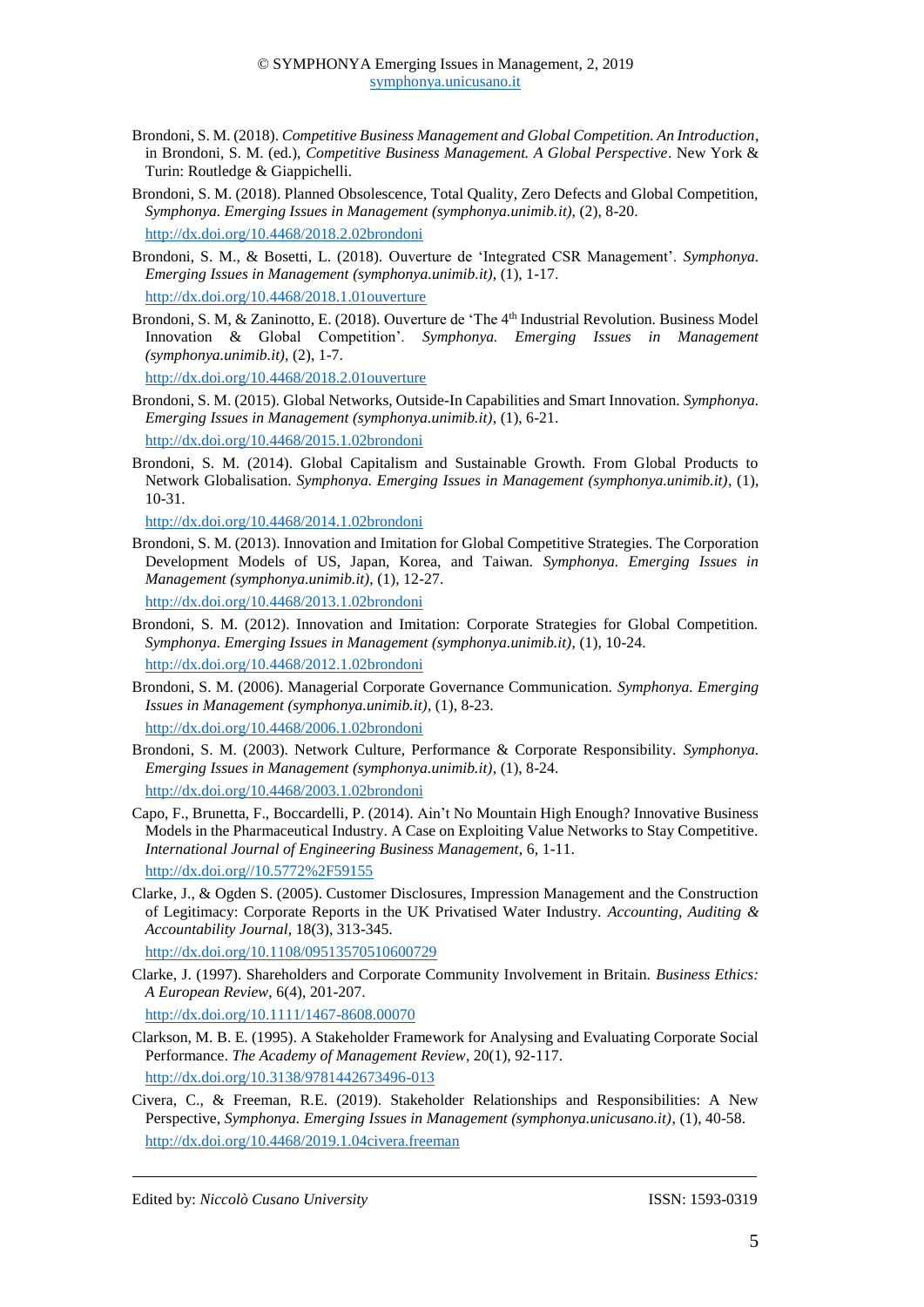Freeman, R. E., & Dmytriyev, S. (2017). Corporate Social Responsibility and Stakeholder Theory: Learning From Each Other. *Symphonya. Emerging Issues in Management (symphonya.unimib.it)*, (2), 7-15.

<http://dx.doi.org/10.4468/2017.1.02freeman.dmytriyev>

Freeman, R. E. (1984). *Strategic Management: a Stakeholder Approach*. Pitman, Boston.

- Frey, C. B., & Osborne, M. A. (2017). The Future of Employment: How Susceptible Are Jobs to Computerisation? *Technological Forecasting and Social Change*, 114, C, 254-280. http://dx.doi.org//10.1016/j.techfore.2016.08.019
- Friedman, M. (1970), *The Social Responsibility of Firms is to Increase its Profits*. New York Times Magazine.
- Hewitt-Dundas, N., & Roper, S. (2017). Exploring Market Failures in Open Innovation, 36, (1). *International Small Business Journal*, 1, 23-40. [http://dx.doi.org//10.1177/0266242617696347](http://doi.org/10.1177/0266242617696347)
- Illanes P., Lund, S., Mourshed, M., Rutherford, S., & Tyreman, M., (2018*). Retraining and Reskilling Workers in the Age of Automation*. McKinsey Global Institute, January, McKinsey & Company, New York.
- Lambin, J. J. (2018). *The Sharing Economy. A New Strategy to Compete in the Global Marke*t, in Brondoni, S. M. (ed.), *Competitive Business Management. A Global Perspective*. New York & Turin: Routledge & Giappichelli.
- Lambin, J. J. (2014). Rethinking the Market Economy. *Symphonya. Emerging Issues in Management (symphonya.unimib.it)*, (2), 4-15.

<http://dx.doi.org/10.4468/2014.2.02lambin>

- Lambin J.J. (2009). Capitalism and Sustainable Development. *Symphonya. Emerging Issues in Management (symphonya.unimib.it)*, (2), 3-9.
- http://dx.doi.org/10.4468/2009.2.02lambin
- MacLean, D., & [MacIntosh, R.](https://researchportal.hw.ac.uk/en/persons/robert-macintosh) (2017). *[The Strategy Cycle: Planning, Paradox and Poetry in the](https://researchportal.hw.ac.uk/en/publications/the-strategy-cycle-planning-paradox-and-poetry-in-the-practice-of)  [Practice of Strategists](https://researchportal.hw.ac.uk/en/publications/the-strategy-cycle-planning-paradox-and-poetry-in-the-practice-of)*, in Siebert, S. (ed.), *Management Research: European Perspectives*, pp. 103- 120. London: [Routledge.](https://researchportal.hw.ac.uk/en/persons/robert-macintosh/publications/)
- McGuire, S., & Islam, N. (2015). Indigenous Technological Capabilities, Emerging Market Firms and the Aerospace Industry. *Technology Analysis and Strategic Management*, 27(7), 739-758. http://dx.doi.org/10.1080/09537325.2014.959482
- McGuire, Steven (2014). Global Value Chains and State Support in the Aircraft Industry. *Business and Politics*, 16(4), 615-639.

http://dx.doi.org/10.1515/bap-2014-0014

- Mosca, F., & Civera, C. (2017). The Evolution of CSR: An Integrated Approach. *Symphonya. Emerging Issues in Management (symphonya.unimib.it)*, (1), 16-35. <http://dx.doi.org/10.4468/2017.1.03mosca.civera>
- Mosca, F., Tamborrini, P., & Casalegno, C. (2015). Systemic Design: How to Compete by Leveraging the Value System. *Symphonya. Emerging Issues in Management (symphonya.unimib.it)*, (2), 42-56. <http://dx.doi.org/10.4468/2015.2.04mosca.tamborrini.casalegno>
- Ntim, C. G., Soobaroyen, T., & Broad, M. (2017). [Governance Structures, Voluntary Disclosures and](https://eprints.soton.ac.uk/cgi/eprintbypureuuid?uuid=e1c063f3-8876-4172-8fed-2d409038f8cd)  Public Accountability: The [Case of UK Higher Education Institutions.](https://eprints.soton.ac.uk/cgi/eprintbypureuuid?uuid=e1c063f3-8876-4172-8fed-2d409038f8cd) Accounting. *Auditing & Accountability Journal*, 30(1), 65-118.

http://dx.doi.org[/10.1108/AAAJ-10-2014-1842](https://doi.org/10.1108/AAAJ-10-2014-1842)

[Plakoyiannaki,](https://www.cambridge.org/core/search?filters%5BauthorTerms%5D=Emmanuella%20Plakoyiannaki&eventCode=SE-AU) E., [Wei,](https://www.cambridge.org/core/search?filters%5BauthorTerms%5D=Tian%20Wei&eventCode=SE-AU) T., [Hsu,](https://www.cambridge.org/core/search?filters%5BauthorTerms%5D=Carol%20Hsu&eventCode=SE-AU) C., & [Cassell,](https://www.cambridge.org/core/search?filters%5BauthorTerms%5D=Catherine%20Cassell&eventCode=SE-AU) C. (2017). Doing Qualitative Research in Emerging Markets. *Management and Organization Review Special Issue*, [13](https://www.cambridge.org/core/journals/management-and-organization-review/volume/1AFE7165DD8EC249B30C086416CD4D24)[\(1\)](https://www.cambridge.org/core/journals/management-and-organization-review/issue/2D72CFDB6ABF685B71726AA31C6274B1), 205-208. <http://dx.doi.org/10.1017/mor.2017.5>

Porter, M. E., & Kramer, M. R. (2011). Creating Shared Value. *Harvard Business Review*, 89(1-2), 62-77.

Rogate, C. (2017). Sharing Responsibilities for Sustainable Development. *Symphonya. Emerging Issues in Management (symphonya.unimib.it)*, (1), 66-82.